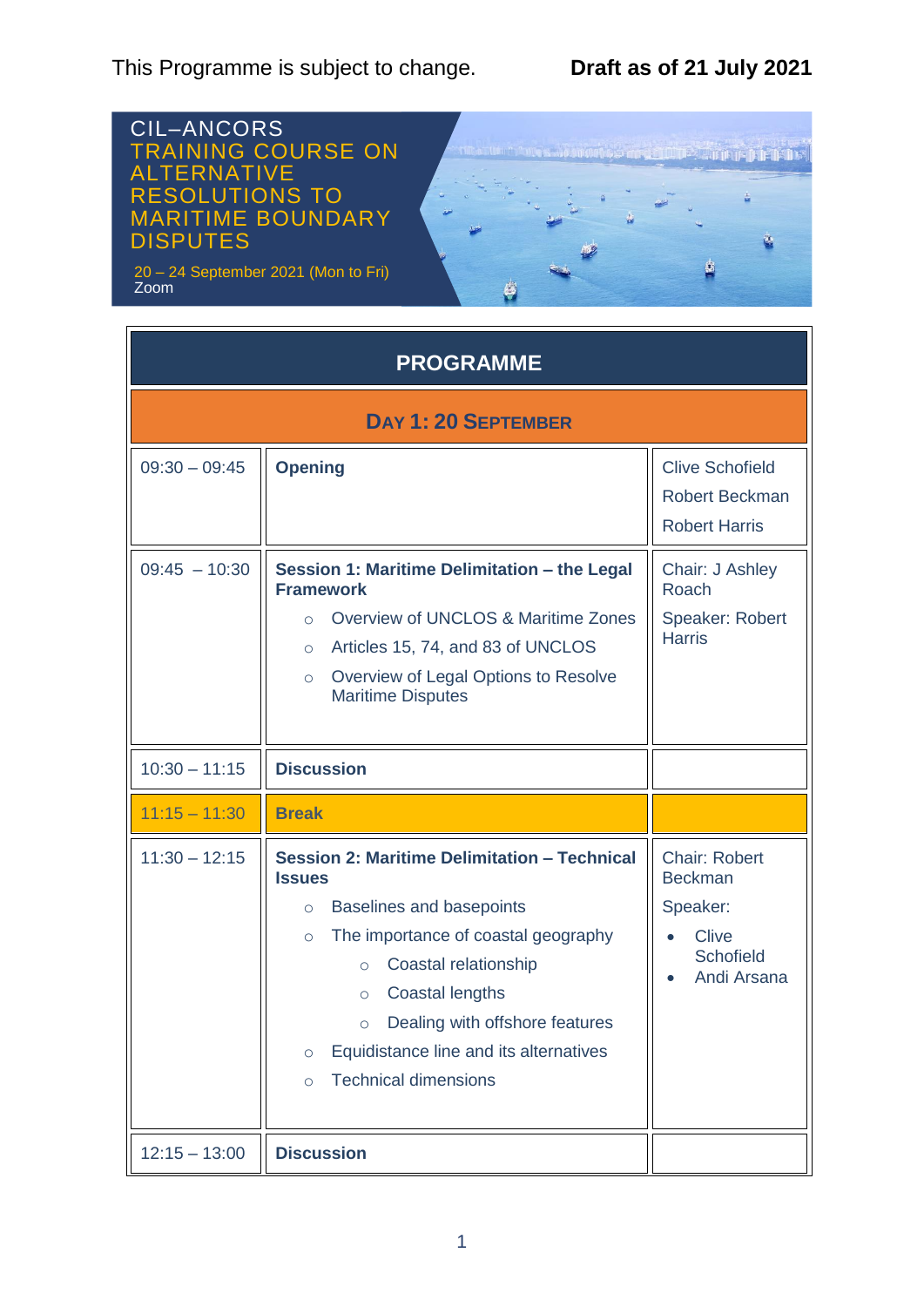| $13:00 - 14:00$       | <b>Lunch Break</b>                                                                                                                                                                                |                                                                                                          |  |
|-----------------------|---------------------------------------------------------------------------------------------------------------------------------------------------------------------------------------------------|----------------------------------------------------------------------------------------------------------|--|
| $14:00 - 14:30$       | <b>Practical Exercise 1 - Defining National</b><br><b>Interests and Positions</b>                                                                                                                 |                                                                                                          |  |
| $14:30 - 15:30$       | <b>Review of Practical Exercise 1 and Closing</b><br>of Day 1                                                                                                                                     |                                                                                                          |  |
| <b>DAY 2: 21 SEPT</b> |                                                                                                                                                                                                   |                                                                                                          |  |
| $09:30 - 10:15$       | <b>Session 3: Development of Case Law</b><br>Articles 74 & 83 of UNCLOS<br>$\circ$                                                                                                                | Chair: Leonardo<br><b>Bernard</b><br>Speaker: Larry<br>Martin (recorded)                                 |  |
| $10:15 - 11:00$       | <b>Discussion</b>                                                                                                                                                                                 |                                                                                                          |  |
|                       |                                                                                                                                                                                                   |                                                                                                          |  |
| $11:00 - 11:30$       | <b>Break</b>                                                                                                                                                                                      |                                                                                                          |  |
| $11:30 - 12:15$       | <b>Session 4: Boundaries Negotiation and</b><br><b>Practice</b><br>Overview of settled and pending<br>$\circ$<br>boundaries<br>National approaches to maritime<br>$\circ$<br>boundary negotiation | Chair: Tara<br>Davenport<br>Speaker:<br>J Ashley<br>$\bullet$<br>Roach<br><b>Arif Havas</b><br>Oegroseno |  |
| $12:15 - 13:00$       | <b>Discussion</b>                                                                                                                                                                                 |                                                                                                          |  |
| $13:00 - 14:00$       | <b>Lunch Break</b>                                                                                                                                                                                |                                                                                                          |  |
| $14:00 - 14.30$       | <b>Practical Exercise 2: Reconsider National</b><br><b>Interests and Positions in light of Case Law</b>                                                                                           |                                                                                                          |  |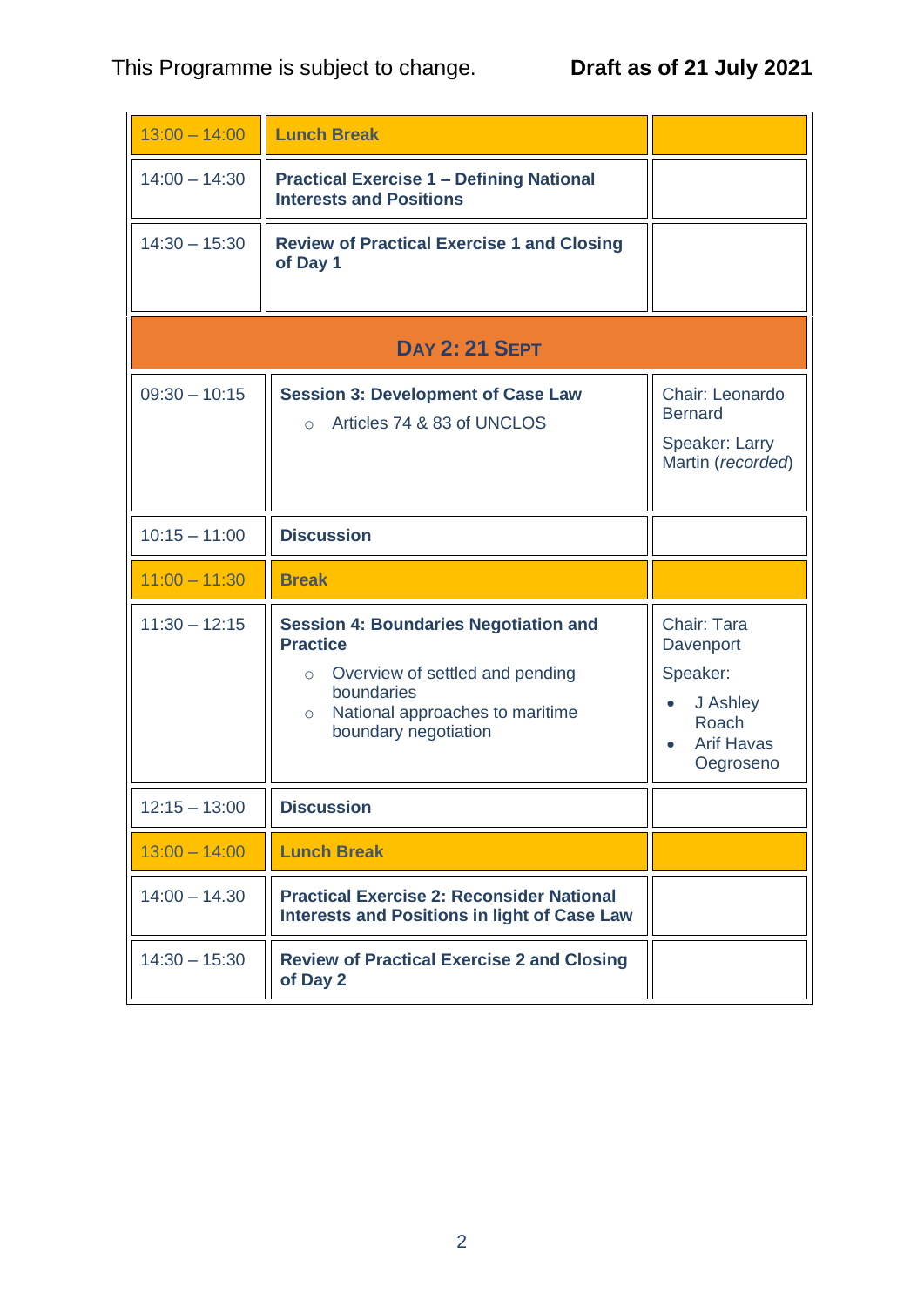| <b>DAY 3: 22 SEPT</b> |                                                                                                                                                                                                                                        |                                                                                     |  |
|-----------------------|----------------------------------------------------------------------------------------------------------------------------------------------------------------------------------------------------------------------------------------|-------------------------------------------------------------------------------------|--|
| $09:30 - 10:15$       | Session 5: Provisional Arrangements in the<br><b>Absence of a Boundary: Legal Overview</b><br>Articles 74 (3) and 83 (3) and relevant<br>$\circ$<br>case law<br>Obligations of States in Undefined<br>$\circ$<br><b>Boundary Areas</b> | <b>Chair: Robert</b><br><b>Beckman</b><br><b>Speaker: Clive</b><br><b>Schofield</b> |  |
| $10:15 - 11:00$       | <b>Discussion</b>                                                                                                                                                                                                                      |                                                                                     |  |
| $11:00 - 11:30$       | <b>Break</b>                                                                                                                                                                                                                           |                                                                                     |  |
| $11:30 - 12:15$       | <b>Session 6: Joint Development of</b><br><b>Hydrocarbon and Fisheries Resources</b>                                                                                                                                                   | Chair: Leonardo<br><b>Bernard</b><br><b>Speaker: Stuart</b><br>Kaye                 |  |
| $12:15 - 13:00$       | <b>Discussion</b>                                                                                                                                                                                                                      |                                                                                     |  |
| $13:00 - 14:00$       | <b>Lunch Break</b>                                                                                                                                                                                                                     |                                                                                     |  |
| $14:00 - 14:30$       | <b>Practical Exercise 3: Consider Pros and</b><br><b>Cons of Provisional Arrangements</b>                                                                                                                                              |                                                                                     |  |
| $14:30 - 15:30$       | <b>Review of Practical Exercise 3 and Closing</b><br>of Day 3                                                                                                                                                                          |                                                                                     |  |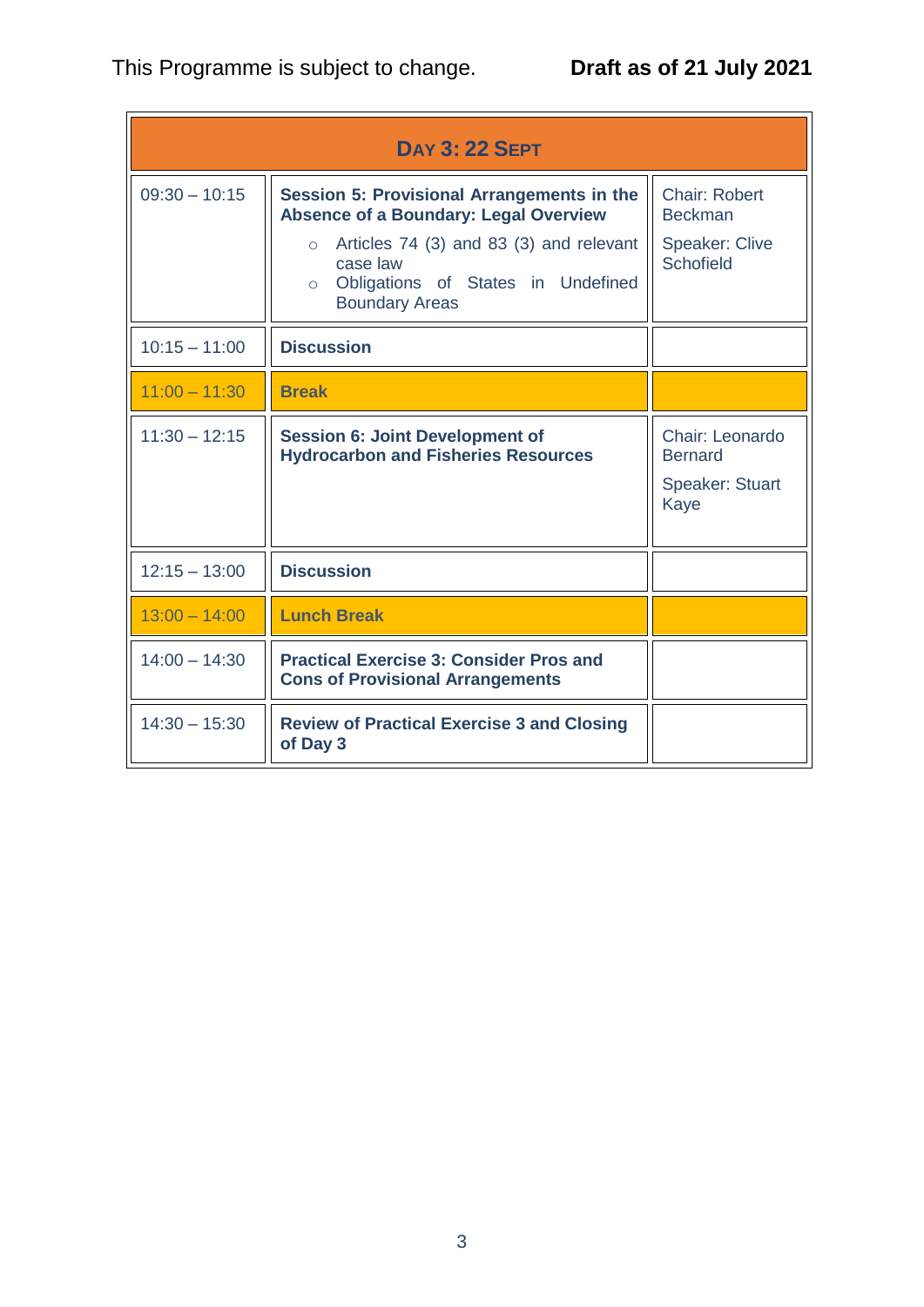## This Programme is subject to change. **Draft as of 21 July 2021**

| <b>DAY 4: 23 SEPT</b> |                                                                                                                                                                                                                                                                                                |                                                                                                                          |
|-----------------------|------------------------------------------------------------------------------------------------------------------------------------------------------------------------------------------------------------------------------------------------------------------------------------------------|--------------------------------------------------------------------------------------------------------------------------|
| $09:30 - 10:15$       | <b>Session 7: Overview of a Third-Party</b><br><b>Compulsory Dispute Settlement</b><br>Compulsory referral to court or tribunal<br>$\circ$<br>under UNCLOS<br>Election of forum under Article 287 and<br>$\circ$<br>declarations under Article 298(1)(a)(i)<br>excluding sea boundary disputes | <b>Chair: Clive</b><br><b>Schofield</b><br>Speaker: Robert<br><b>Beckman</b>                                             |
| $10:15 - 11:00$       | <b>Discussion</b>                                                                                                                                                                                                                                                                              |                                                                                                                          |
| $11:00 - 11:30$       | <b>Break</b>                                                                                                                                                                                                                                                                                   |                                                                                                                          |
| $11:30 - 12:15$       | <b>Session 8: Pros and Cons of Formal</b><br><b>Dispute Settlement Mechanisms</b><br>○ Costs, timing, degree of formality<br>o ICJ, ITLOS, Special Chambers,<br>Arbitration<br>Voluntary and compulsory conciliation<br>$\circ$                                                                | Chair: Robert<br><b>Harris</b><br>Speaker:<br>Soo Tet Tan<br>$\bullet$<br><b>Larry Martin</b><br>$\bullet$<br>(recorded) |
| $12:15 - 13:00$       | <b>Discussion</b>                                                                                                                                                                                                                                                                              |                                                                                                                          |
| $13:00 - 14:00$       | <b>Lunch Break</b>                                                                                                                                                                                                                                                                             |                                                                                                                          |
| $14:00 - 14:30$       | <b>Practical Exercise 4: Consider Pros and</b><br><b>Cons of Invoking Formal Dispute</b><br><b>Settlement</b>                                                                                                                                                                                  |                                                                                                                          |
| $14:30 - 15:30$       | <b>Review of Practical Exercise 4 and Closing</b><br>of Day 4                                                                                                                                                                                                                                  |                                                                                                                          |